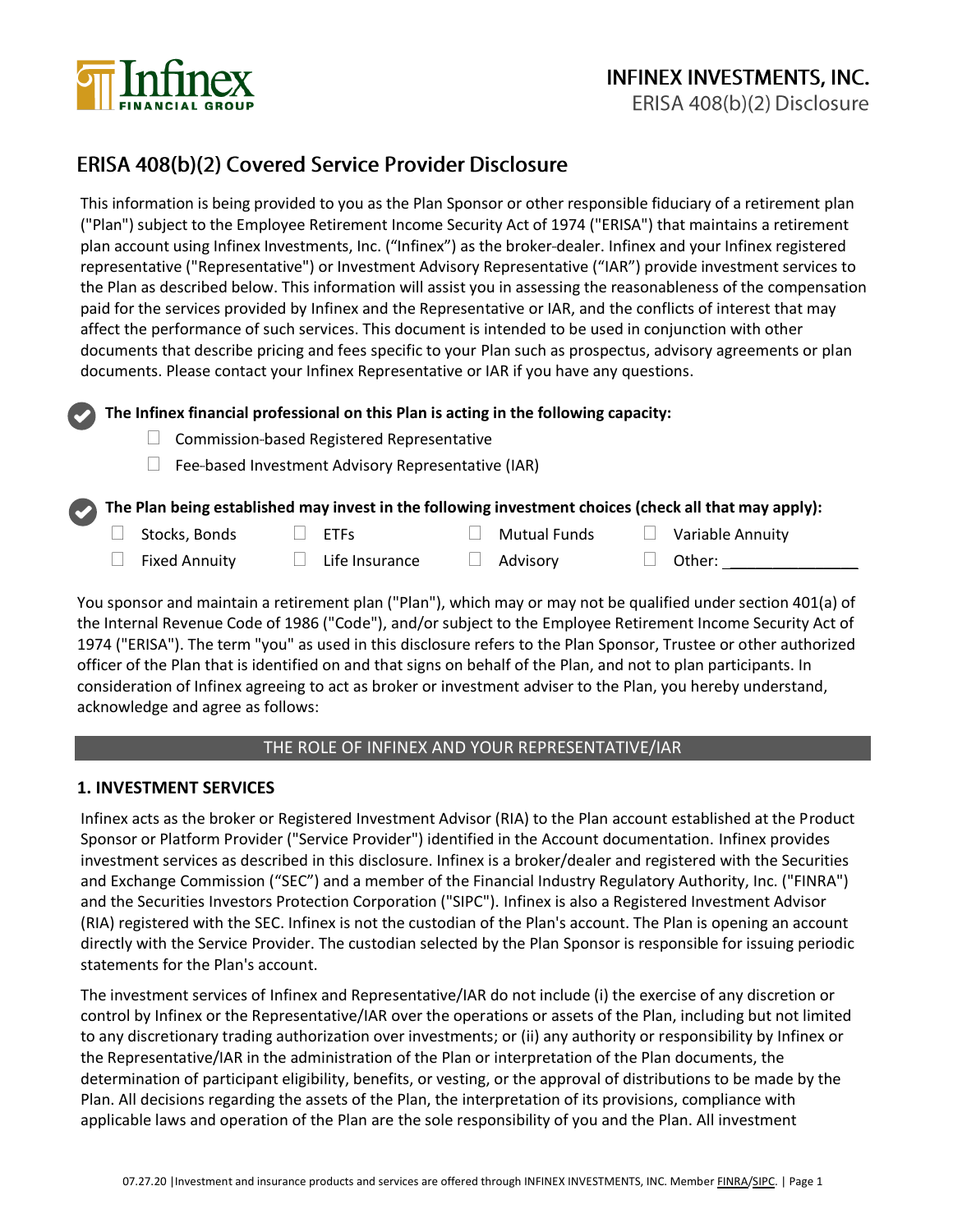decisions with respect to the Plan will be based on your independent judgment, and any information, research and/or recommendations provided by Infinex or your Representative/IAR are not the primary basis for the Plan's investment decisions. Infinex and your Representative/IAR do not provide legal, tax, recordkeeping or accounting advice, and Infinex's employees and Representatives/IARs are not authorized to give any such advice.

# **2. INFORMATION RELATED TO COMPENSATION**

- **a)** Investment-Related Information in Prospectus or Advisory Agreement: the following information for each investment alternative may be found in the current prospectus or other disclosure materials of the designated investment alternative, copies of which have been provided to you: i) a description of any compensation that will be charged directly against the amount invested in connection with the management, acquisition, sale, transfer of, or withdrawal from the investment contract, product, or entity (such as, sales loads, sales charges, deferred sales charges, redemption fees, surrender charges, exchange fees, account fees, and purchase fees); (ii) a description of the annual operating expenses (the annual expense ratio) if the return is not fixed; and (iii) description of any ongoing expenses in addition to annual operating expenses (such as, wrap fees, mortality and expense fees). Infinex makes no representations as to the completeness or accuracy of such disclosure materials. You should refer to the prospectus or other disclosure materials for the particular designated investment alternative.
- **b)** If your Representative/IAR provides services on the premises of a financial institution such as a bank or credit union, Infinex may pay an amount equal to a portion of the brokerage compensation Infinex receives (20% to 100% depending on the investment product) to the financial institution, which may pay part of that amount to your Representative/IAR. Infinex pays this compensation to the financial institution pursuant to a financial services agreement between Infinex and the financial institution, which allows financial institution employees to be registered with Infinex for the purposes of offering investment and insurance products, and to compensate the financial institution for the use of its facilities. Some financial institution representatives do not share in any commissions or fees.

If your Representative/IAR does not provide financial services on the premises of a financial institution, commissions, fees and trail payments described above with respect to the Plan are paid to Infinex, and Infinex shares a portion with your Representative/IAR based on an agreement between Infinex and your Representative/IAR. Your Representative/IAR is a registered representative of Infinex and provides investment services on behalf of Infinex. Infinex may share with your Representative 20% to 100% (depending on the type of investment product) of the commissions, fees and or ongoing trail payments Infinex receives in connection with the Plan's investments. Your independent Infinex Representative/IAR is an independent contractor and not an employee of Infinex.

Infinex may pay other compensation to your Representative/IAR, such as bonuses, awards or other items of value offered. In particular, Infinex may pay its representatives/IARs bonuses in different ways, for example, by payments based on production, reimbursement of fees that registered representatives pay to Infinex for items such as administrative services, and other items of value such as free or reduced- ‐‐cost marketing materials, or attendance at Infinex conferences and events. Such compensation may result in conflicts of interest.

- **c)** Termination of Services: If the brokerage services under this Agreement are terminated, Infinex may continue to receive trail payments and sponsorship program compensation as described above from the investment provider or issuer until the Plan arranges a change to the broker-dealer shown on the Plan's account.
- **d)** Conflicts of Interest: You should understand that Infinex and your Representative/IAR may receive more or less compensation depending on the investments selected by the Plan. Therefore, Infinex and your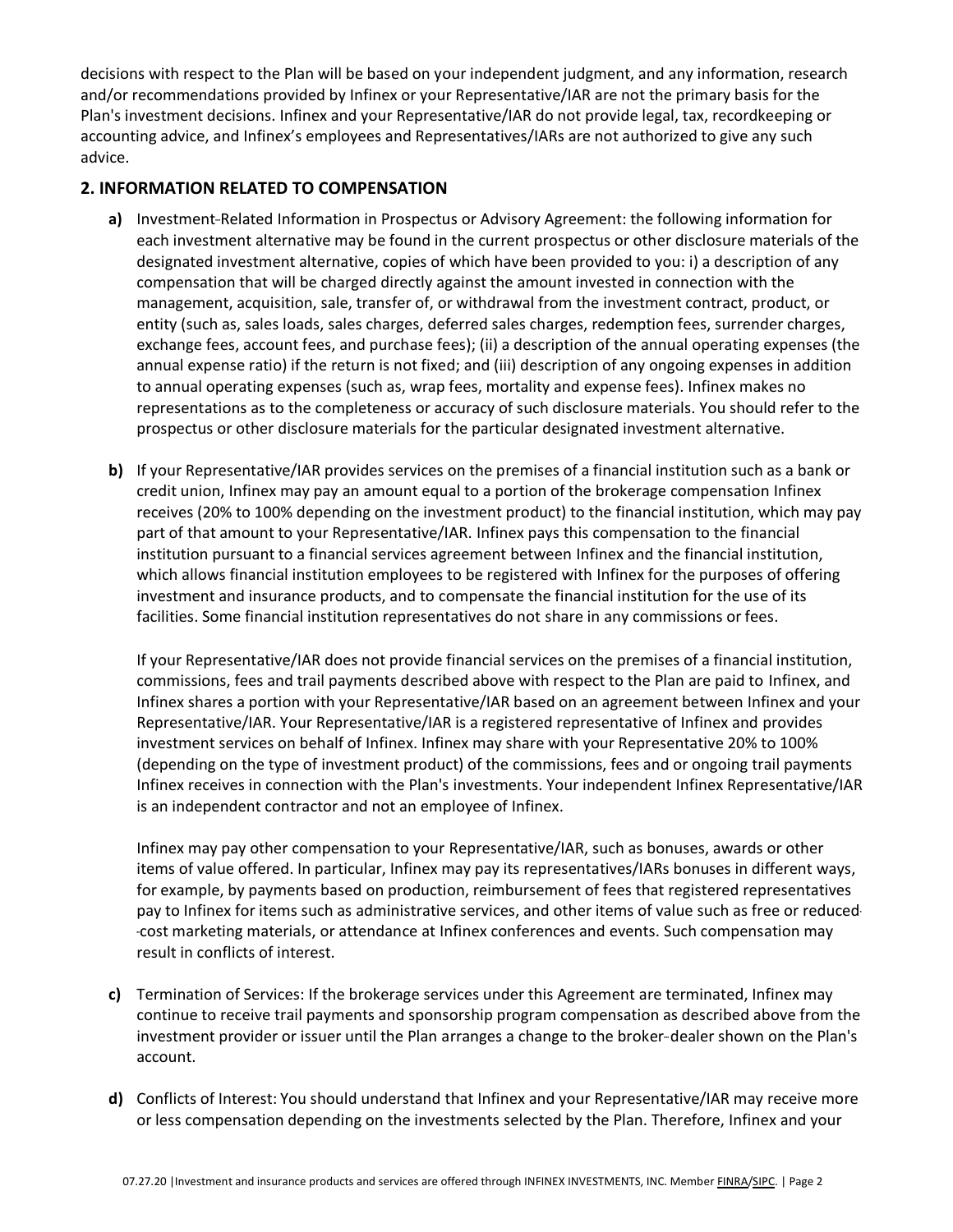Representative/IAR may have a financial incentive to recommend a certain product over another product.

- **e)** Infinex receives compensation from the distributors of certain mutual funds and annuities that are available to Infinex customers. These payments are made in connection with programs that support Infinex's marketing and sales force education and training efforts, such as our annual national sales and education conference and other conferences (referred to here as "Sponsorship Programs") and offset a portion of Infinex's costs of such training and conferences. The payments made under the Sponsorship Programs are calculated based upon the sales of such products (up to 0.50% annually), a flat annual fee, or a combination of both.
- **f)** Sponsorship Program Arrangements: In addition to the compensation described in (a) and (e) above, Infinex receives additional compensation from some variable annuity, fixed annuity and life insurance issuers and providers of structured and alternative products. Infinex enters into agreements with some of these product sponsors related to the Sponsorship Programs. The product sponsors that participate in these sponsorship programs are listed in our Relationship Guide for Brokerage Services which can be found at **[www.infinexgroup.com/disclosures](http://www.infinexgroup.com/disclosures)**. Your Representative/IAR does not receive any part of these sponsorship program payments.

#### **This Qualified Retirement Plan is:**

- $\Box$  1. A Qualified Plan Account with Clearing Firm Pershing (commission based account)
- $\Box$  2. A Qualified Plan invested through a Direct Business Product Sponsor (commission based account)
- $\Box$  3. A Qualified Plan using Fee-Based Advisory Account

#### ➢ **Please refer to the section below which is specific to your Qualified Retirement Plan type identified above.**

#### 1. QUALIFIED PLAN ACCOUNT WITH CLEARING FIRM ‐‐ PERSHING (COMMISSION BASED ACCOUNT)

#### **SERVICES OF INFINEX**

Infinex acts as the broker-dealer of record on the account. Infinex is a broker-dealer registered with the Securities and Exchange Commission. Infinex is a member of the Financial Industry Regulatory Authority, Inc. ("FINRA") and the Securities Investors Protection Corporation ("SIPC").

Infinex does not provide investment advice to the Plan and is not acting as an investment advisor registered under the Investment Advisers Act of 1940 or under state investment advisor laws. To the extent that Infinex and/or your Representative provides "investment advice" to the Plan under section 3(21) of ERISA in connection with the Account, Infinex and your Representative will provide services as a "fiduciary" under ERISA and section 4975 of the Internal Revenue Code. This acknowledgment of status under ERISA or the Code is not intended to create or expand any "fiduciary" relationship, capacity or obligations between you (or your Account) and Infinex and your Representative (including their affiliates) under other federal, state or local laws.

#### **COMPENSATION**

Below is information about the compensation Infinex and your Representative may receive with respect to the investment services to the Plan and certain conflicts of interest that may be raised in connection with this compensation. The compensation Infinex and your Representative receives may vary depending on the security or investment product selected by the Plan.

**Fees to Subcontractors.** Infinex has entered into an agreement with Pershing, LLC to provide certain clearing and custody services. Pershing earns compensation from Infinex in connection with Pershing's provision of clearing and custody services to our firm. Pershing earns additional compensation from certain third parties in connection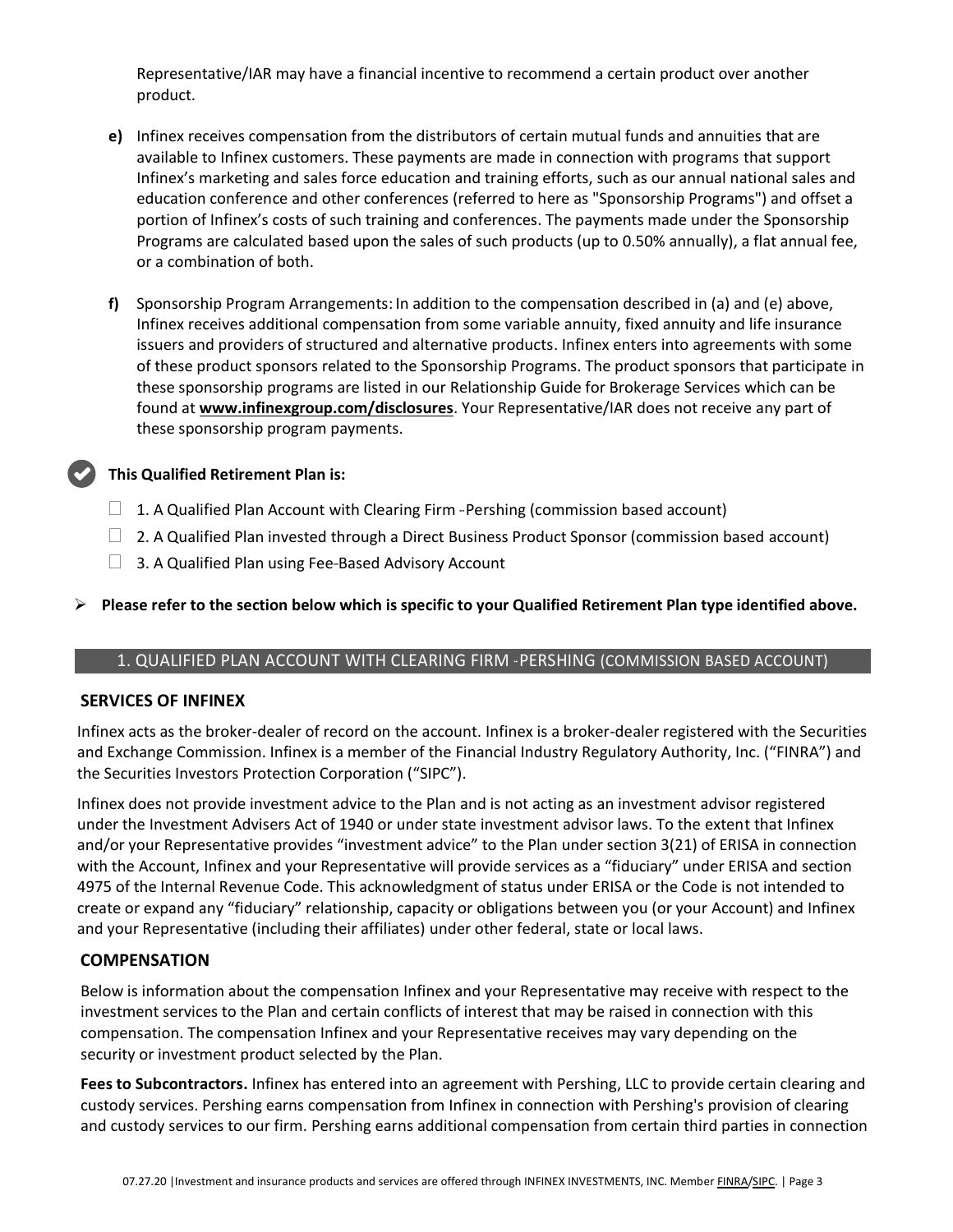with providing clearing and custody services to our firm. Certain fees may be considered "indirect compensation" for purposes of the section 408(b)(2) regulation. Your Representative does not share in these fees. Miscellaneous fees and charges may apply to accounts held with Pershing. For a list of Pershing account fees which could apply, please refer to the Brokerage Fee Schedule which can be found at **[www.infinexgroup.com/disclosures](http://www.infinexgroup.com/disclosures)**.

**Mutual Fund Fees.** Pershing has entered into agreements with certain mutual fund companies that pay Pershing for performing certain services for the mutual fund. Pursuant to these agreements, Pershing receives fees for operational services from mutual funds in the form of networking or omnibus processing fees. The reimbursements are remitted to Pershing for its work on behalf of the funds. This work may include, but is not limited to, sub accounting services, dividend calculation and posting, accounting, reconciliation, client confirmation and statement preparation and mailing and tax statement preparation and mailing. These reimbursements are based either on (a) a flat fee ranging from \$0 to \$20 per holding or (b) a percentage of assets that can range from 0 to 15 basis points for domestic funds and 0 to 30 basis points for offshore funds. Mutual funds that are available in Pershing's FundVest no-transaction fee mutual fund program may pay Pershing servicing fees in exchange for being offered in Pershing's FundVest Program. These payments are based on a percentage of assets and can range from 7 to 40 basis points. Infinex may share in these fees. For additional details about Pershing's mutual fund no-transaction-fee program, or a listing of funds that pay Pershing networking or omnibus fees, please refer to **[https://www.pershing.com/\\_global](http://www.pershing.com/mutual_fund.htm)[assets/pdf/disclosures/per-mutual-fund-money-fund-and-bank-deposit-program-disclosures.pdf](http://www.pershing.com/mutual_fund.htm)**. The mutual funds listed on this website are listed in order from highest to lowest paying mutual funds based on gross payments made to Pershing.

**Money Fund and FDIC Insured Bank Product Fees.** Pershing has entered into agreements with money market fund companies and FDIC-insured bank deposit products service providers. Pershing receives fees from money fund companies and service providers for making available money market funds and FDIC-insured bank deposit programs. A portion of Pershing's fees is applied against costs associated with providing services on behalf of the fund companies and service providers, which may include maintaining cash sweep systems, sub-accounting services, dividend and interest calculation and posting, accounting, reconciliation, client statement preparation and mailing, tax statement preparation and mailing, marketing and distribution related support, and other services. These fees are paid in accordance with an asset--based formula that can range from 0 to 100 basis points annually. For a listing of money funds and FDIC-insured bank products that pay Pershing these fees, please refer to https://www.pershing.com/global-assets/pdf/disclosures/per-mutual-fund-money-fund**[and-bank-deposit-program-disclosures.pdf](https://www.pershing.com/_global-assets/pdf/disclosures/per-mutual-fund-money-fund-and-bank-deposit-program-disclosures.pdf)**.

**Cash Sweep.** Infinex offers a service to sweep cash held within Pershing customer accounts into an interest-‐‐ bearing FDIC Insured Dreyfus Insured Deposit Program ("DIDP"). Under its agreement with Pershing, Infinex receives a fee from Pershing based on the average daily deposit balance in the DIDP. The compensation Infinex receives on DIDP may be higher than the compensation available to Infinex from an alternative sweep investment option. Infinex receives compensation from Pershing in which the Plan has a DIDP, as shown in the Plan's monthly or quarterly account statement. This compensation is retained by Infinex and is not shared with your Representative. For additional information on the DIDP, please see the DIDP disclosure booklet available from Pershing or your Representative.

For accounts not eligible for the DIDP, cash balances are automatically invested in a money market fund. Pershing pays Infinex a fee for balances in certain sweep money market funds that generally have 12b-1 fees higher than other money market funds. This compensation is retained by Infinex and is not shared with your Representative. The 12b-1 fees and the payer of such fees are set out in the prospectus of the money market fund provided to the Plan in connection with the investment.

**Annuity Fees.** Pershing has entered into arrangements with insurance companies through which Pershing may receive servicing fees from certain insurance companies that participate in Pershing's annuity program. These one-time fees typically amount to between \$10 and \$17 per annuity contract. In addition, Pershing receives operational reimbursement fees from certain insurance companies for the services it provides, which may include, but are not limited to, posting, accounting reconciliation and client statement preparation and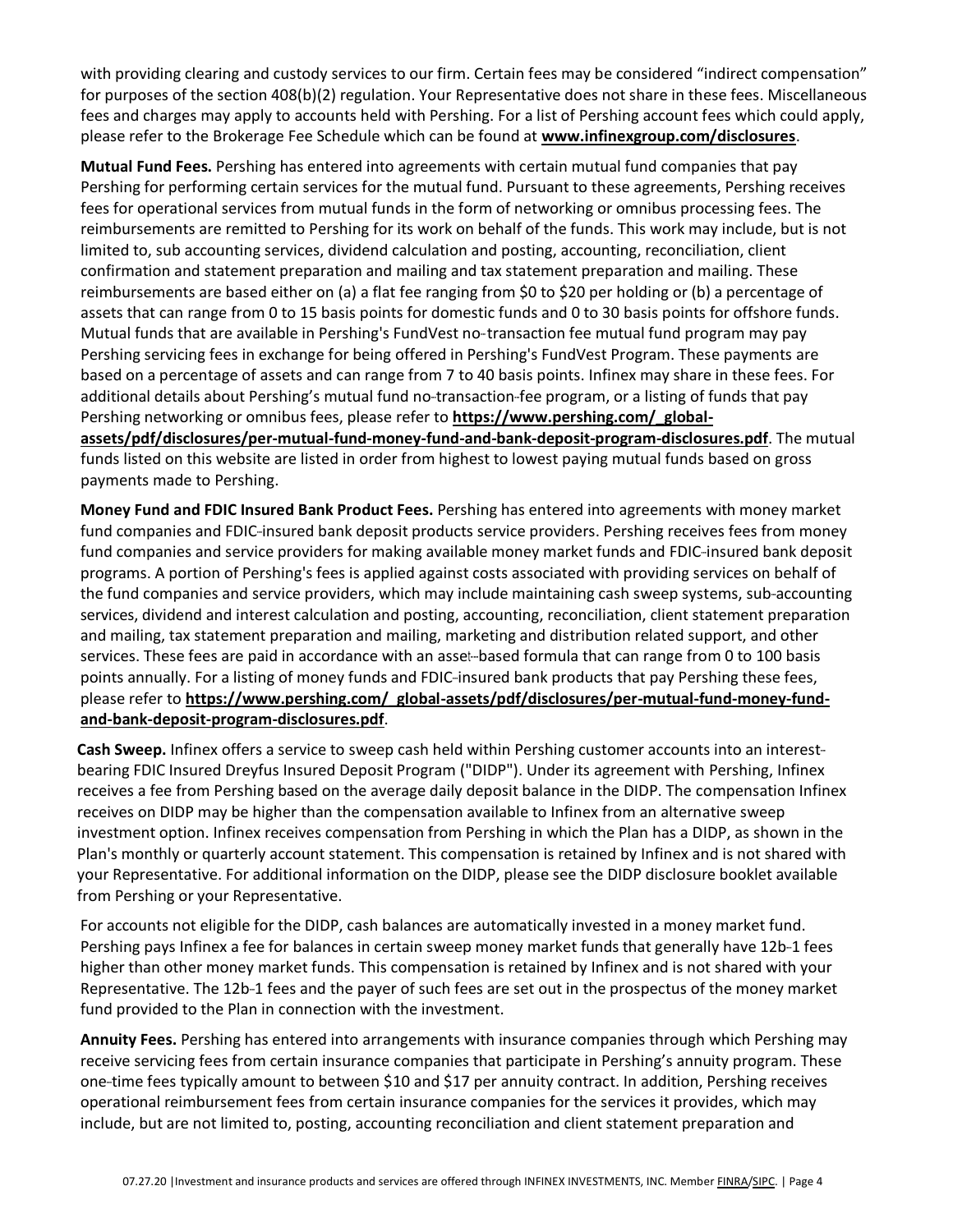mailing. These fees typically amount to \$6 per year for annuity contracts. Infinex may share in these fees. This compensation is not shared with your Representative. For a listing of the insurers that pay [Pershing these fees,](http://www.pershing.com/annuity_fees.htm)  please refer to **[https://www.pershing.com/\\_global-assets/pdf/disclosures/per-annuity-fees-and](http://www.pershing.com/annuity_fees.htm)[revenue.pdf.](https://www.pershing.com/_global-assets/pdf/disclosures/per-annuity-fees-and-revenue.pdf)**

**Trail Payments.** For certain of our services, we are paid by third parties rather than being paid directly by the Plan. For example, a mutual fund underwriter or other product sponsor may pay Infinex an ongoing amount that is based on the value of the Plan's investment in the product. These ongoing payments are often called distribution and/or service fees, 12b-1 fees or trails. They are paid for Infinex's distribution-related services and/or shareholder servicing, and are made pursuant to Infinex's agreement with the payer. For mutual funds, the ongoing payment depends on the class of shares but will not exceed the annual rate of 1.00%. Such trail compensation and the payer of such compensation are described in the prospectus or other offering document of the investment product provided to the Plan in connection with the investment and, for mutual funds, in the fund's Statement of Additional Information, which is available on the fund's website or upon request directly to the fund. This compensation is typically shared with Infinex and your Representative.

Sponsorship Fees. Certain mutual fund companies, annuity companies, exchange-traded fund (ETF) providers, money market providers and other providers offering investment, business and technology products and services offer marketing support in the form of sponsorship fee payments to Pershing (or third parties at Pershing's direction) in connection with educational conferences, events, seminars, and workshops that Pershing offers to its broker-dealer or investment professional customers. These payments are made through arrangements with investment providers and may be for the expenses of educational materials or other conference-related expenses. Generally, the smallest level of sponsorship is \$5,000, and the level of sponsorship can increase depending on the opportunity. For a listing of companies that **[https://www.pershing.com/\\_global-assets/pdf/disclosures/per-sponsorship-fees.pdf](https://www.pershing.com/_global-assets/pdf/disclosures/per-sponsorship-fees.pdf)**.

**Payments for Order Flow.** Pershing may receive compensation in connection with routing orders to the marketplace for execution, subject to its obligations to seek best execution. Such compensation may be received from unaffiliated broker--dealers or from securities exchanges. In all cases, Pershing seeks best execution in routing orders. For a description of the compensation earned by Pershing in connection with routing orders, and Pershing's procedures in routing orders, please refer to Pershing's disclosure a[t](http://www.orderroutingdisclosure.com/orderrouting/HOME) **[https://www.pershing.com/\\_global-assets/pdf/disclosures/per-order-routing-sec-rule-606.pdf](https://www.pershing.com/_global-assets/pdf/disclosures/per-order-routing-sec-rule-606.pdf)**.

**Float.** Pershing may obtain a financial benefit attributable to cash balances of ERISA plan accounts that are held by Pershing in connection with cash awaiting investment or cash pending distribution. For a more detailed description of this compensation, refer to **[https://www.pershing.com/\\_global-assets/pdf/disclosures/per](https://www.pershing.com/_global-assets/pdf/disclosures/per-float.pdf)[float.pdf](https://www.pershing.com/_global-assets/pdf/disclosures/per-float.pdf)**.

### 2. QUALIFIED PLAN INVESTING THROUGH A DIRECT BUSINESS PRODUCT SPONSOR (COMMISSION BASED)

### **INVESTMENT ADVICE**

Infinex acts as the broker-dealer of record on the account. Infinex is a broker-dealer registered with the Securities and Exchange Commission. Infinex is a member of the Financial Industry Regulatory Authority, Inc. ("FINRA") and the Securities Investors Protection Corporation ("SIPC").

Infinex does not provide investment advice to the Plan and is not acting as an investment advisor registered under the Investment Advisers Act of 1940 or under state investment advisor laws. To the extent that Infinex and/or your Representative provides "investment advice" to the Plan under section 3(21) of ERISA in connection with the Account, Infinex and your Representative will provide services as a "fiduciary" under ERISA and section 4975 of the Internal Revenue Code. This acknowledgment of status under ERISA or the Code is not intended to create or expand any "fiduciary" relationship, capacity or obligations between you (or your Account) and Infinex and your Representative (including their affiliates) under other federal, state or local laws.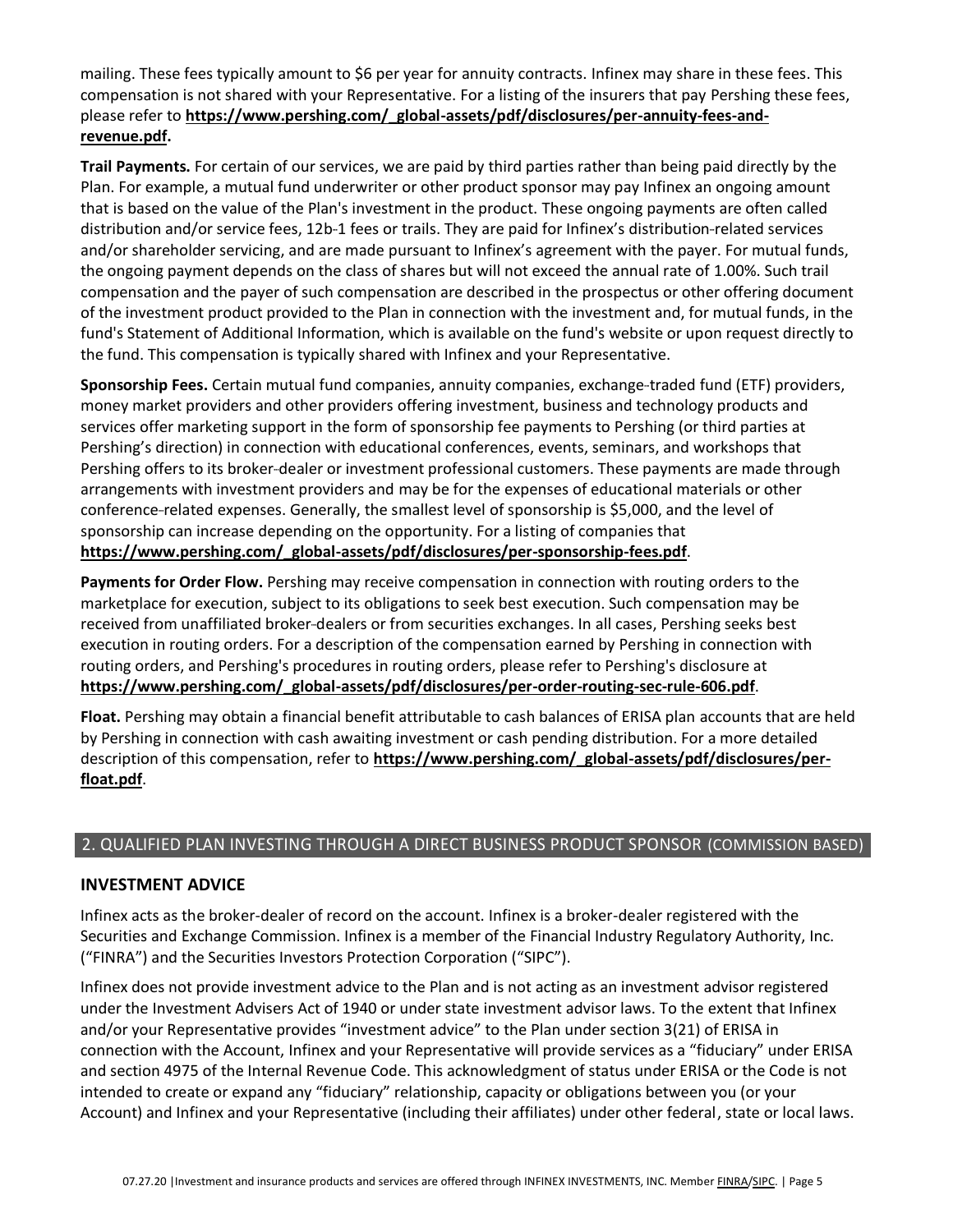### **COMPENSATION**

Below is information about the compensation Infinex and your Representative may receive with respect to the investment services to the Plan and certain conflicts of interest that may be raised in connection with this compensation. The compensation Infinex and your Representative receive may vary depending on the security or investment product selected by the Plan.

**Commissions.** Infinex may receive compensation in the form of commissions for transactions. This compensation, sometimes called a sales load or sales charge, is typically paid up front, charged directly against the Plan's investment and based on the amount of assets invested. For mutual funds, the maximum commission or sales charge is 8.5% but is typically 5.75%. For annuities, the maximum commission paid is typically 5.5%. The applicable sales charge for each transaction is described in the prospectus or other offering document of the investment product provided to the Plan in connection with the investment.

You should keep in mind that a front-end commission may reduce the amount available to invest. For example, if the Plan writes a check to invest \$10,000 for the purchase of mutual fund shares, and the fund has a 5% frontend sales charge, the total amount of the sales charge will be \$500. The \$500 sales load is first deducted and paid to Infinex as the broker, and assuming no other front-end fees, the remaining \$9,500 is used to purchase fund shares for the Plan.

**Trail Payments.** For certain of our services, we are paid by third parties rather than or in addition to being paid directly against the Plan's investment. For example, a mutual fund underwriter, variable annuity issuer, or insurance contract issuer may pay Infinex an ongoing amount that is based on the value of the Plan's investment in the product. These payments are often called distribution and/or service fees, 12b-1 fees or trails. They are paid for Infinex's distribution-related services and/or shareholder servicing, and are made pursuant to Infinex's agreement with the payer. Such shareholder servicing that your Representative may provide, if requested by the Plan, include: (i) conducting participant enrollment meetings; (ii) providing general education to participants regarding the terms and operation of the Plan and the investment options under the Plan; and (iii) providing general education to the Plan sponsor or its investment committee regarding the investment options under the Plans. The trail compensation is payable under the agreement with the payer whether or not Infinex or your Representative provides any such particular services to the Plan or its participants.

In the case of mutual funds, Infinex and your Representative may be paid Rule 12b-1 fees, which are ongoing fees paid out of fund assets that are usually between 0.25% and 1% of assets annually. For variable annuities, the maximum trailing commission paid may be up to 1.5% on an annual basis. For some products, the trail compensation may be higher in the first year. For example, if the Plan purchases a group annuity contract, there may be a finders' fee during the first year (typically up to 1.00%), and an equalized trail (typically of up to 0.50% annually) after the 13th month. You should refer to the Account Application, as well as the prospectus or other offering documents for the security or contract, for more detailed information about the amount of commissions and trail or 12b-1 compensation that Infinex and your Representative receive with respect to the Plan. This compensation is typically shared between Infinex and your Representative.

Under its agreements with some issuers of fixed annuities that are available to Infinex's customers, Infinex receives compensation that includes commissions and trailing commissions from such issuers. This compensation also may include payments for administrative services that Infinex provides and payments made in connection with Infinex's marketing and sales-force education and training efforts, including our annual national sales and education conference and other conferences. The payments made by fixed annuity issuers include payments that are based on sales, on a flat annual payment or a combination of both. These payments do not affect the Plan's premiums, and your Representative does not receive any portion of these payments.

Under its agreement with the various issuers of life insurance contracts (universal, variable universal, whole life, and term) that are available to brokerage customers, Infinex receives compensation that includes commissions and trailing commissions. This compensation also may include payments for administrative services that Infinex provides and payments made in connection with Infinex's marketing and sales-force education and training efforts, including our annual national sales and education conference and other conferences. Infinex receives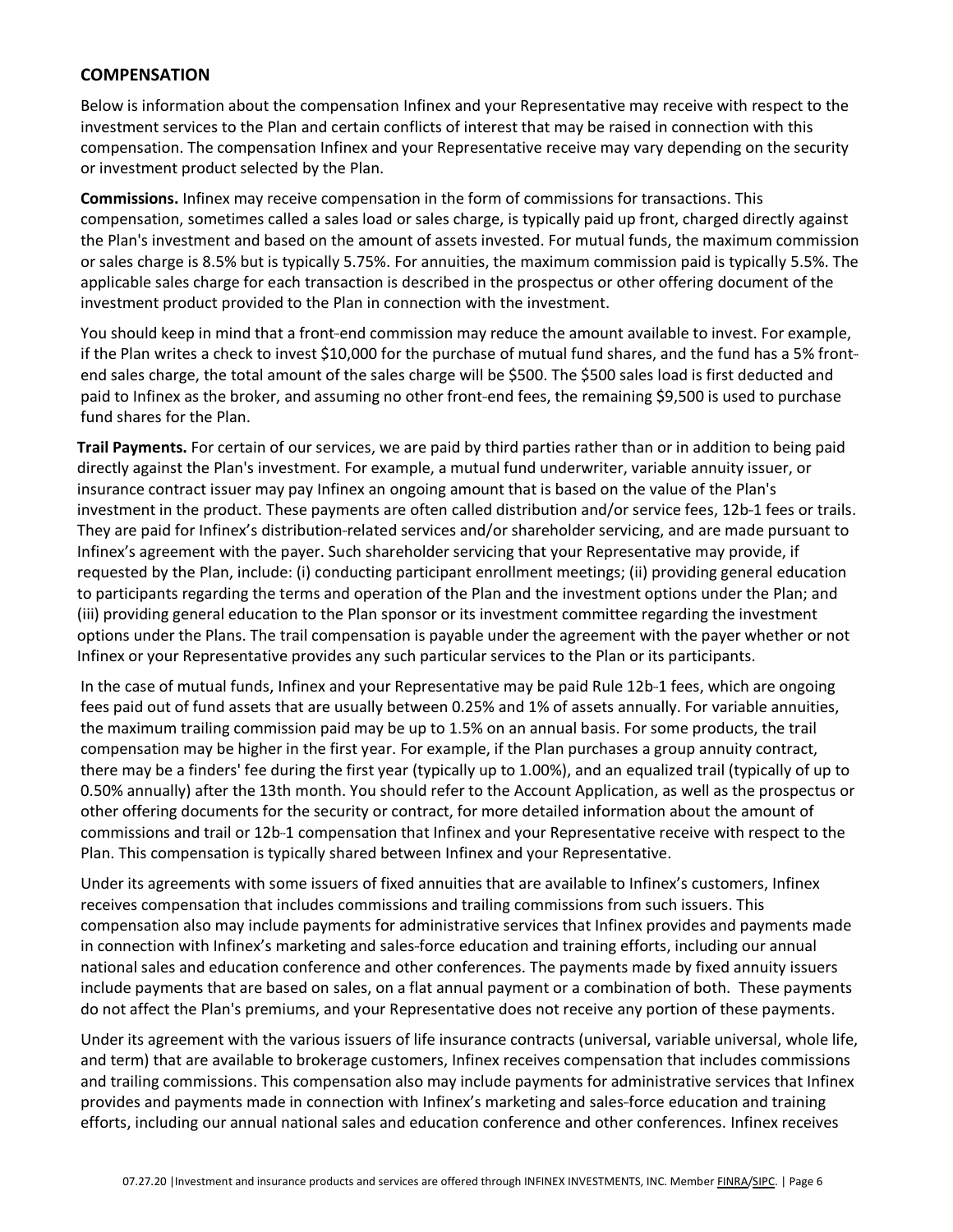commissions in the range of 0.25% to 15% of first-year commissionable premiums. Infinex may also receive a trail payment in the range of 0.25% to 10% of subsequent premiums, if any. The amount of commission varies depending on the issuer, coverage, and the premium amount. These payments do not affect the Plan's premiums, and your Representative/IAR does not receive any portion of these payments.

# 3. QUALIFIED PLAN USING FEE-BASED ADVISORY ACCOUNT

### **INVESTMENT ADVICE**

Infinex is acting as an investment advisor registered under the Investment Advisers Act of 1940 or under state investment advisor laws and acknowledges its role as a Fiduciary to the investor.

Infinex and your IAR will provide investment advisory services and products to the Plan. Such advisory services and products will be governed by the Form ADV of Infinex and the applicable client services agreements, including forms ADV for other investment advisory firms that may be providing services to the plan. Advisory services may include assisting the designated Plan fiduciaries in developing an investment policy statement ("IPS").

Alternatively, if the Plan has an existing IPS, then the IAR may assist in the Plan's review of the existing IPS and assist the Plan fiduciaries in their determination as to whether the Plan's investments are consistent with the goals set forth in its IPS and/or using information provided by the Plan, assist in the determination as to whether the IPS should be revised. While the IAR may make recommendations or suggestions in connection with the Plan's IPS, the Plan should review its IPS with legal counsel. The Plan's fiduciaries (as defined by ERISA) are responsible for the selection of investments for the Plan and shall be responsible for the determination of compliance with the requirements of ERISA 404(c).

The investment services of Infinex and your IAR do not include: (i) the exercise of any discretion or control by Infinex or the IAR over the operations or assets of the Plan, including but not limited to any discretionary trading authorization over investments; or (ii) any authority or responsibility by Infinex or the IAR in the administration of the Plan or interpretation of the Plan documents, the determination of participant eligibility, benefits, or vesting, or the approval of distributions to be made by the Plan. All decisions regarding the assets of the Plan, the interpretation of its provisions, compliance with applicable laws and operation of the Plan are the sole responsibility of you and the Plan. All investment decisions with respect to the Plan should be based on your independent judgment, and any information, research and/or recommendations provided by Infinex or your IAR should not be the primary basis for the Plan's investment decisions.

Limitation on IAR 's Role and Responsibilities: Where an IAR is providing advice, the IAR's role is only to offer generalized, non-discretionary advice concerning the merits and risks of investments. The parties intend and agree that (a) IAR is acting as a "fiduciary" within the meaning of Section 3(21) of ERISA only, for "Nondiscretionary Investment Advisory Services," and (b) IAR has no responsibilities as a fiduciary for the Plan under ERISA other than in respect of the selected services within the meaning of 3(21) of ERISA. IAR is not an "investment manager" as such term is defined in Section 3(38) of ERISA. IAR will not have the power or authority to manage, acquire, or dispose of any of the Plan's assets, and other fiduciaries of and/or participants in the Plan will make any and all decisions with respect to the selection of Plan investments, after their own independent consideration. IAR does not provide legal, tax, accounting, recordkeeping or actuarial advice. It is the Plan's responsibility to ensure that the Plan's asset allocation choices comply with any legal, actuarial or other requirements that apply to the Plan or that the Plan meets tax qualification requirements.

# **OTHER TYPES OF COMPENSATION**

Infinex has entered into agreements with third-party investment advisor firms that provide investment advice to plans and/or plan participants, pursuant to which Infinex acts as a solicitor on behalf of the investment advisory firm and receives a fee from the investment advisory firm for acting as such. The fee may be a onetime fee, but is typically ongoing and based on the amount of assets placed with the investment advisory firm.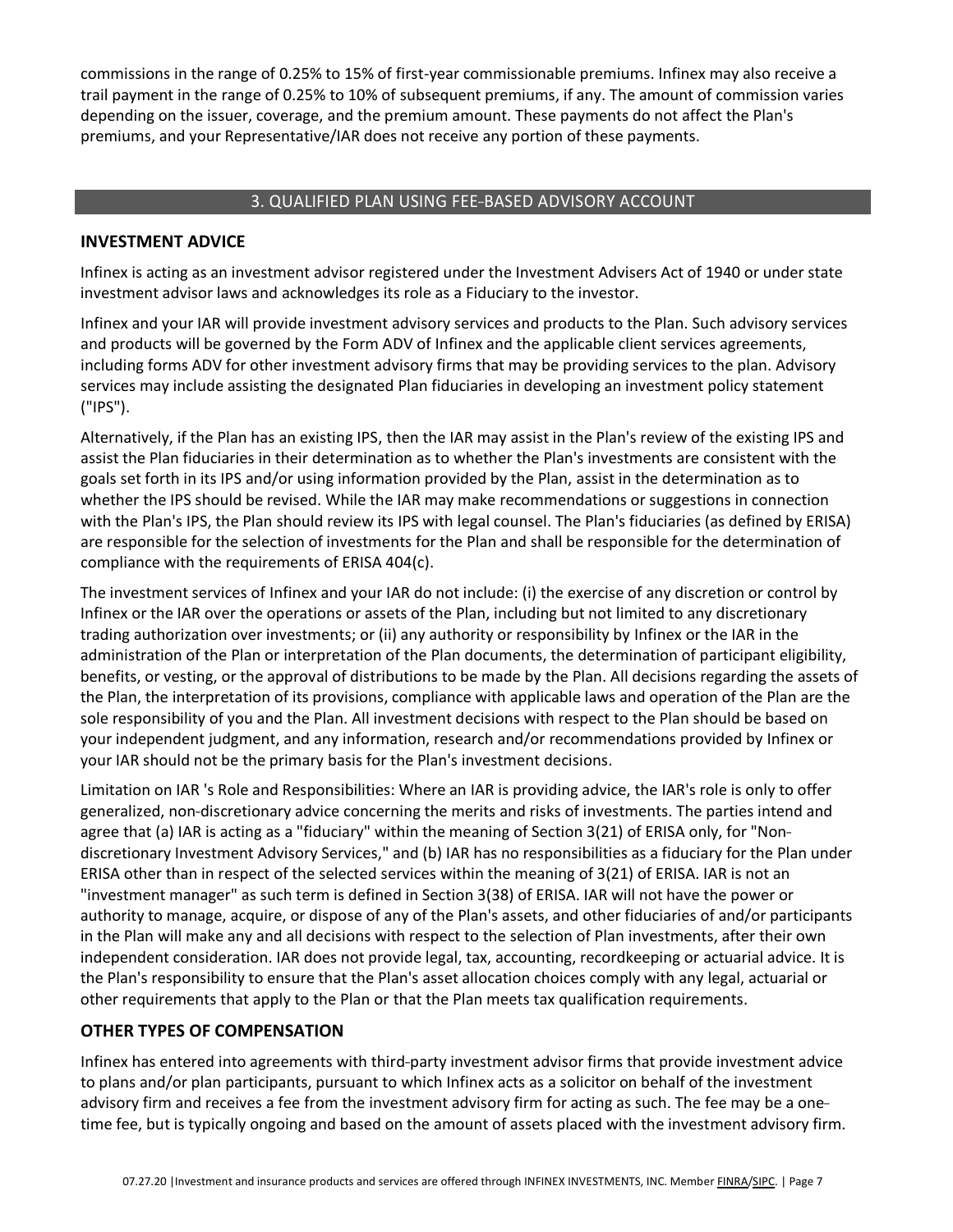If Infinex acts as a solicitor, the plan or the plan's participants being referred to the investment advisor firm are required to be provided with a disclosure statement outlining the arrangement and the compensation to Infinex.

# **ADVISORY ACCOUNTS HELD AT PERSHING**

The following may apply to Fee-Based Qualified Plan accounts that are held by Pershing:

Infinex has entered into an agreement with Pershing to provide certain clearing and custody services. Pershing earns compensation from Infinex in connection with Pershing's provision of clearing and custody services to our firm. Pershing earns additional compensation from certain third parties in connection with providing clearing and custody services to our firm. Certain fees may be considered "indirect compensation" for purposes of the section 408(b)(2) regulation. Your IAR does not share in these fees. Miscellaneous fees and charges may apply to accounts held with Pershing.

For a list of Pershing account fees which could apply, please refer to the Brokerage Fee Schedule and our Form ADV Part 2A which can be found at **[www.infinexgroup.com/disclosures](http://www.infinexgroup.com/disclosures)**.

**Mutual Fund Fees.** Pershing has entered into agreements with certain mutual fund companies that pay Pershing for performing certain services for the mutual fund. Pursuant to these agreements, Pershing receives fees for operational services from mutual funds in the form of networking or omnibus processing fees. The reimbursements are remitted to Pershing for its work on behalf of the funds. This work may include, but is not limited to, sub-accounting services, dividend calculation and posting, accounting, reconciliation, client confirmation and statement preparation and mailing and tax statement preparation and mailing. These reimbursements are based either on (a) a flat fee ranging from \$0 to \$20 per holding or (b) a percentage of assets that can range from 0 to 15 basis points for domestic funds and 0 to 30 basis points for offshore funds. Mutual funds that are available in Pershing's FundVest no-transaction fee mutual fund program may pay Pershing servicing fees in exchange for being offered in Pershing's FundVest Program. These payments are based on a percentage of assets and can range from 7 to 40 basis points. Infinex may share in these fees. For additional details about Pershing's mutual fund no-transaction-fee program, or a listing of funds that pay Pershing networking or omnibus fees, please refer to **[https://www.pershing.com/\\_global-](http://www.pershing.com/mutual_fund.htm)**

**[assets/pdf/disclosures/per-mutual-fund-money-fund-and-bank-deposit-program-disclosures.pdf](http://www.pershing.com/mutual_fund.htm)**. The mutual funds listed on this website are listed in order from highest to lowest paying mutual funds based on gross payments made to Pershing.

**Money Fund and FDIC Insured Bank Product Fees.** Pershing has entered into agreements with money market fund companies and FDIC-insured bank deposit products service providers. Pershing receives fees from money fund companies and service providers for making available money market funds and FDIC-insured bank deposit programs. A portion of Pershing's fees is applied against costs associated with providing services on behalf of the fund companies and service providers, which may include maintaining cash sweep systems, sub-accounting services, dividend and interest calculation and posting, accounting, reconciliation, client statement preparation and mailing, tax statement preparation and mailing, marketing and distribution related support, and other services. These fees are paid in accordance with an asset--based formula that can range from 0 to 100 basis points annually. For a listing of money funds and FDIC-insured bank products that pay Pershing these fees, please refer to **[https://www.pershing.com/\\_global-assets/pdf/disclosures/per-mutual-fund-money-fund-and-bank](https://www.pershing.com/_global-assets/pdf/disclosures/per-mutual-fund-money-fund-and-bank-deposit-program-disclosures.pdf)[deposit-program-disclosures.pdf](https://www.pershing.com/_global-assets/pdf/disclosures/per-mutual-fund-money-fund-and-bank-deposit-program-disclosures.pdf)**.

**Annuity Fees.** Pershing has entered into arrangements with insurance companies through which Pershing may receive servicing fees from certain insurance companies that participate in Pershing's annuity program. These one-time fees typically amount to between \$10 and \$17 per annuity contract. In addition, Pershing receives operational reimbursement fees from certain insurance companies for the services it provides, which may include, but are not limited to, posting, accounting reconciliation and client statement preparation and mailing. These fees typically amount to \$6 per year for annuity contracts. Infinex may share in these fees. For a listing of the insurers that pay Pershing these fees, please refer to **[https://www.pershing.com/\\_global](http://www.pershing.com/annuity_fees.htm)[assets/pdf/disclosures/per-annuity-fees-and-revenue.pdf.](http://www.pershing.com/annuity_fees.htm)**